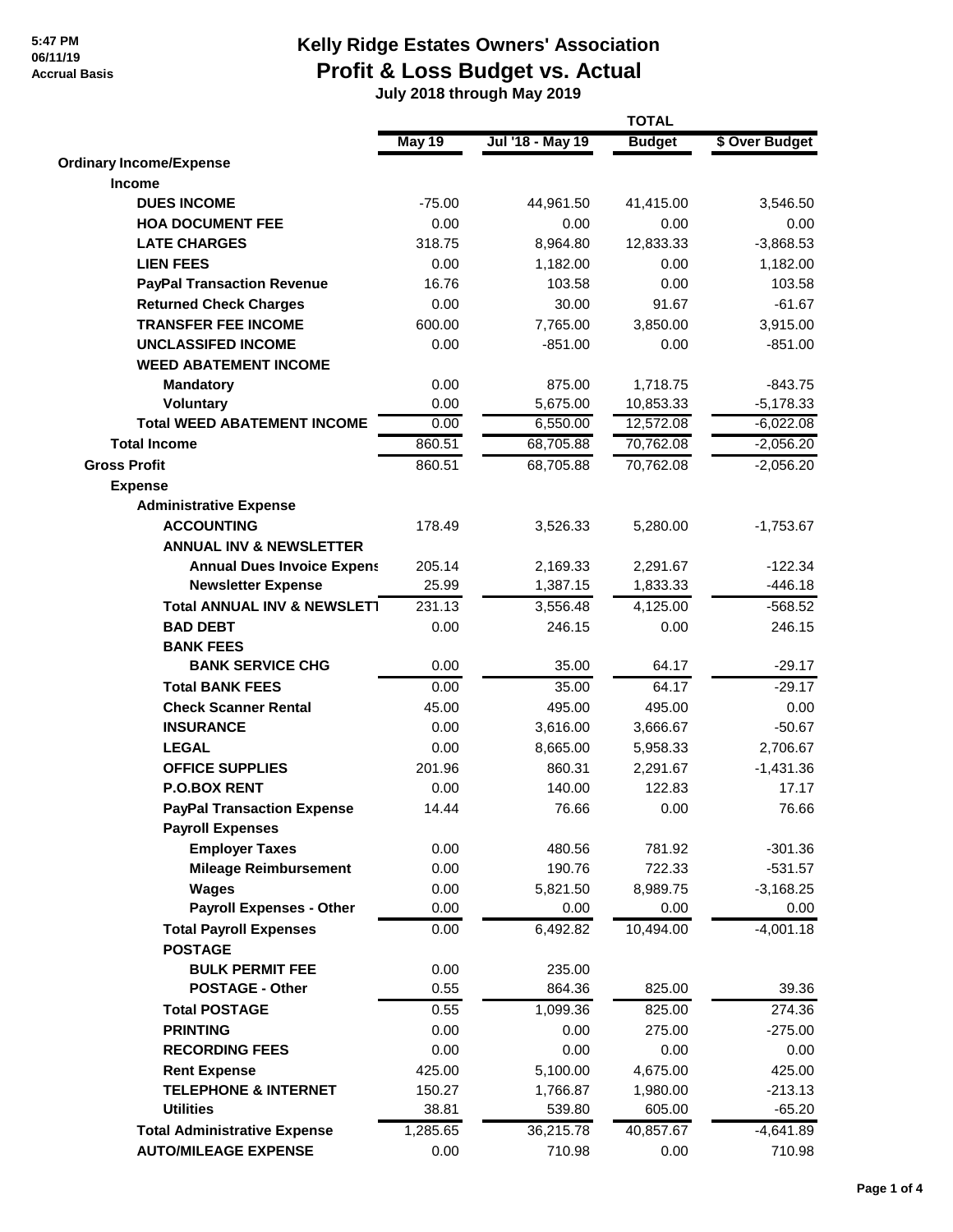#### **5:47 PM 06/11/19 Accrual Basis**

# **Kelly Ridge Estates Owners' Association Profit & Loss Budget vs. Actual**

 **July 2018 through May 2019**

|                                          | <b>TOTAL</b> |                  |               |                |
|------------------------------------------|--------------|------------------|---------------|----------------|
|                                          | May 19       | Jul '18 - May 19 | <b>Budget</b> | \$ Over Budget |
| <b>Bank Service Charges</b>              | 0.00         | 30.00            | 68.75         | $-38.75$       |
| <b>Communications and Event Exp.</b>     |              |                  |               |                |
| <b>SPECIAL EVENTS</b>                    |              |                  |               |                |
| <b>Annual Meeting Expense</b>            | 0.00         | 0.00             | 366.67        | $-366.67$      |
| <b>CHRISTMAS TREE LIGHTING</b>           | 0.00         | 0.00             | 825.00        | $-825.00$      |
| <b>Meet &amp; Greet</b>                  | 0.00         | 0.00             | 0.00          | 0.00           |
| <b>Summer BBQ</b>                        | 0.00         | 715.39           | 825.00        | $-109.61$      |
| <b>SPECIAL EVENTS - Other</b>            | 0.00         | 824.97           | 550.00        | 274.97         |
| <b>Total SPECIAL EVENTS</b>              | 0.00         | 1,540.36         | 2,566.67      | $-1,026.31$    |
| <b>WEB SITE</b>                          | 0.00         | 194.00           | 0.00          | 194.00         |
| <b>Communications and Event Exp</b>      | 0.00         | 0.00             | 0.00          | 0.00           |
| <b>Total Communications and Event Ex</b> | 0.00         | 1,734.36         | 2,566.67      | $-832.31$      |
| <b>COPY CHARGES</b>                      | 0.00         | $-2.15$          |               |                |
| <b>Executive Expenses</b>                |              |                  |               |                |
| <b>APRIL BALLOT MAILING</b>              | 0.00         | 0.00             | 2,612.50      | $-2,612.50$    |
| <b>CLEANUP PROJECT FALL</b>              | 0.00         | 1,858.09         | 1,260.42      | 597.67         |
| <b>CLEANUP PROJECT SPRING</b>            | 2,029.72     | 2,161.36         | 1,260.42      | 900.94         |
| <b>DIRECTOR MEETING EXPENSE</b>          | 169.18       | 169.18           |               |                |
| <b>Security</b>                          | 0.00         | 0.00             | 916.67        | $-916.67$      |
| <b>Weed Abatement</b>                    |              |                  |               |                |
| Lots                                     | 2,310.00     | 11,043.11        | 11,893.75     | $-850.64$      |
| <b>Right of Way</b>                      | 6,000.00     | 6,000.00         | 6,875.00      | $-875.00$      |
| <b>Total Weed Abatement</b>              | 8,310.00     | 17,043.11        | 18,768.75     | $-1,725.64$    |
| <b>Total Executive Expenses</b>          | 10,508.90    | 21,231.74        | 24,818.76     | $-3,587.02$    |
| <b>NOTARY FEES</b>                       | 0.00         | 180.00           |               |                |
| <b>REPAIR AND MAINTENANCE</b>            | 0.00         | 118.74           | 0.00          | 118.74         |
| <b>Tax &amp; Misc. Expenses</b>          |              |                  |               |                |
| <b>TAXES</b>                             |              |                  |               |                |
| <b>Federal Income Tax</b>                | 0.00         | 0.00             | 91.67         | $-91.67$       |
| <b>State Income Tax</b>                  | 0.00         | 10.00            | 91.67         | $-81.67$       |
| <b>Tax Preparation Service</b>           | 0.00         | 780.00           | 550.00        | 230.00         |
| <b>TAXES - Other</b>                     | 0.00         | 37.00            | 0.00          | 37.00          |
| <b>Total TAXES</b>                       | 0.00         | 827.00           | 733.34        | 93.66          |
| <b>Total Tax &amp; Misc. Expenses</b>    | 0.00         | 827.00           | 733.34        | 93.66          |
| <b>Temporary Services</b>                | 1,536.82     | 7,297.87         | 0.00          | 7,297.87       |
| <b>TRAINING/SEMINAR EXPENSE</b>          | 0.00         | 417.00           | 0.00          | 417.00         |
| <b>Total Expense</b>                     | 13,331.37    | 68,761.32        | 69,045.19     | $-283.87$      |
| <b>Net Ordinary Income</b>               | $-12,470.86$ | $-55.44$         | 1,716.89      | $-1,772.33$    |
| <b>Other Income/Expense</b>              |              |                  |               |                |
| <b>Other Income</b>                      |              |                  |               |                |
| <b>INTEREST INCOME</b>                   | 0.00         | 14.39            | 135.67        | $-121.28$      |
| <b>Total Other Income</b>                | 0.00         | 14.39            | 135.67        | $-121.28$      |
| <b>Other Expense</b>                     |              |                  |               |                |
| <b>Liens Released Expense</b>            | 0.00         | $-295.50$        | 1,852.58      | $-2,148.08$    |
| <b>Total Other Expense</b>               | 0.00         | $-295.50$        | 1,852.58      | $-2,148.08$    |
| <b>Net Other Income</b>                  | 0.00         | 309.89           | $-1,716.91$   | 2,026.80       |
| <b>Net Income</b>                        | $-12,470.86$ | 254.45           | $-0.02$       | 254.47         |
|                                          |              |                  |               |                |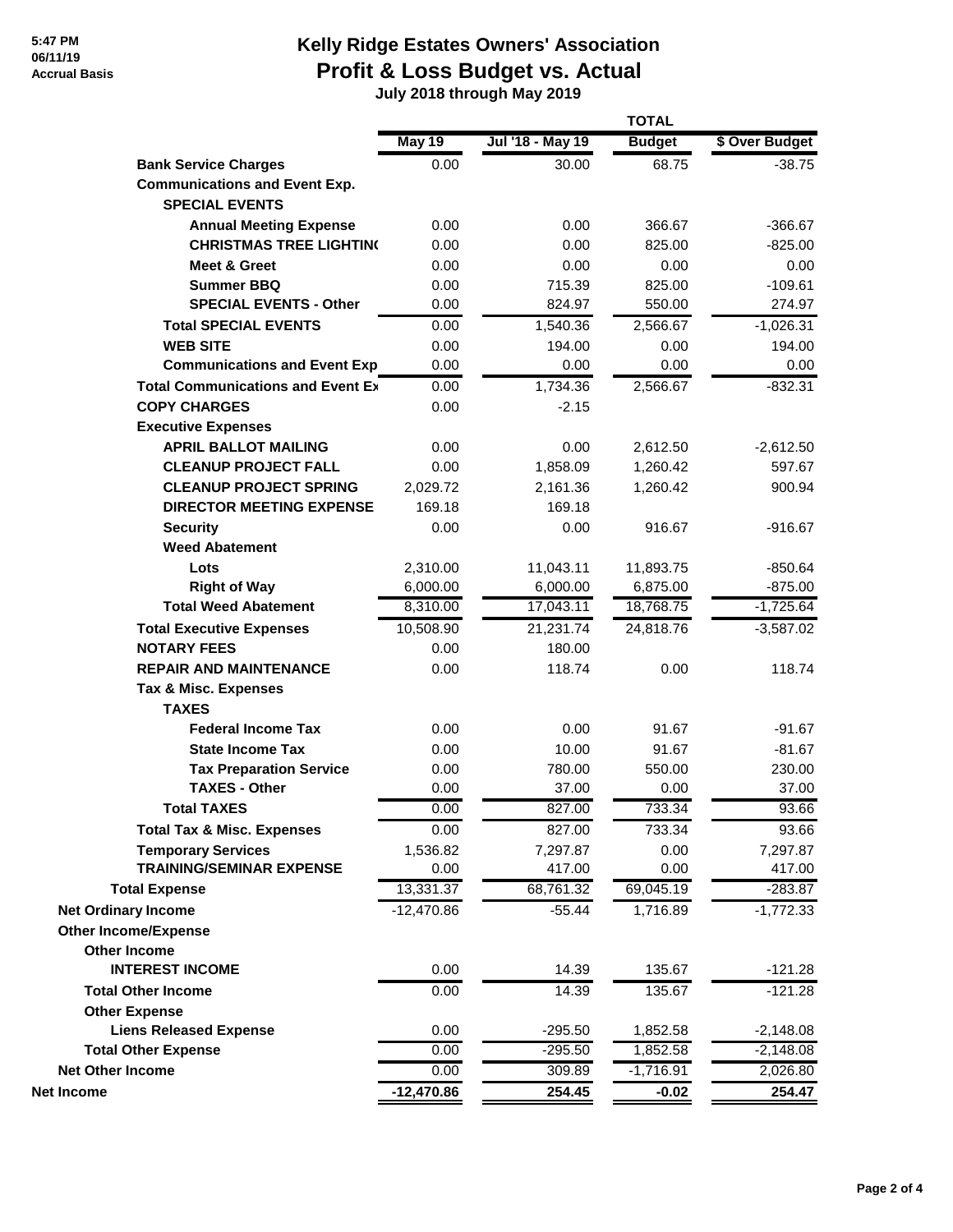### **Kelly Ridge Estates Owners' Association Profit & Loss Budget vs. Actual**

 **July 2018 through May 2019**

|                                                       | <b>Budget</b> |
|-------------------------------------------------------|---------------|
| <b>Ordinary Income/Expense</b>                        |               |
| <b>Income</b>                                         |               |
| <b>DUES INCOME</b>                                    | 45,180.00     |
| <b>HOA DOCUMENT FEE</b>                               | 0.00          |
| <b>LATE CHARGES</b>                                   | 14,000.00     |
| <b>LIEN FEES</b>                                      | 0.00          |
| <b>PayPal Transaction Revenue</b>                     | 0.00          |
| <b>Returned Check Charges</b>                         | 100.00        |
| <b>TRANSFER FEE INCOME</b>                            | 4,200.00      |
| <b>UNCLASSIFED INCOME</b>                             | 0.00          |
| <b>WEED ABATEMENT INCOME</b>                          |               |
| <b>Mandatory</b>                                      | 1,875.00      |
| <b>Voluntary</b>                                      | 11,840.00     |
| <b>Total WEED ABATEMENT INCOME</b>                    | 13,715.00     |
| <b>Total Income</b>                                   | 77,195.00     |
| <b>Gross Profit</b>                                   | 77,195.00     |
| <b>Expense</b>                                        |               |
| <b>Administrative Expense</b>                         |               |
| <b>ACCOUNTING</b>                                     | 5,760.00      |
| <b>ANNUAL INV &amp; NEWSLETTER</b>                    |               |
| <b>Annual Dues Invoice Expens</b>                     | 2,500.00      |
| <b>Newsletter Expense</b>                             | 2,000.00      |
| <b>Total ANNUAL INV &amp; NEWSLET1</b>                | 4,500.00      |
| <b>BAD DEBT</b>                                       | 0.00          |
| <b>BANK FEES</b>                                      |               |
| <b>BANK SERVICE CHG</b>                               | 70.00         |
| <b>Total BANK FEES</b>                                | 70.00         |
| <b>Check Scanner Rental</b>                           | 540.00        |
| <b>INSURANCE</b>                                      | 4,000.00      |
| <b>LEGAL</b>                                          | 6,500.00      |
| <b>OFFICE SUPPLIES</b>                                | 2,500.00      |
| <b>P.O.BOX RENT</b>                                   | 134.00        |
| <b>PayPal Transaction Expense</b>                     | 0.00          |
| <b>Payroll Expenses</b>                               |               |
|                                                       | 853.00        |
| <b>Employer Taxes</b><br><b>Mileage Reimbursement</b> | 788.00        |
| Wages                                                 | 9,807.00      |
| <b>Payroll Expenses - Other</b>                       | 0.00          |
| <b>Total Payroll Expenses</b>                         | 11,448.00     |
| <b>POSTAGE</b>                                        |               |
| <b>BULK PERMIT FEE</b>                                | 0.00          |
| <b>POSTAGE - Other</b>                                | 900.00        |
|                                                       |               |
| <b>Total POSTAGE</b>                                  | 900.00        |
| <b>PRINTING</b>                                       | 300.00        |
| <b>RECORDING FEES</b>                                 | 0.00          |
| <b>Rent Expense</b>                                   | 5,100.00      |
| <b>TELEPHONE &amp; INTERNET</b>                       | 2,160.00      |
| <b>Utilities</b>                                      | 660.00        |
| <b>Total Administrative Expense</b>                   | 44,572.00     |
| <b>AUTO/MILEAGE EXPENSE</b>                           | 0.00          |